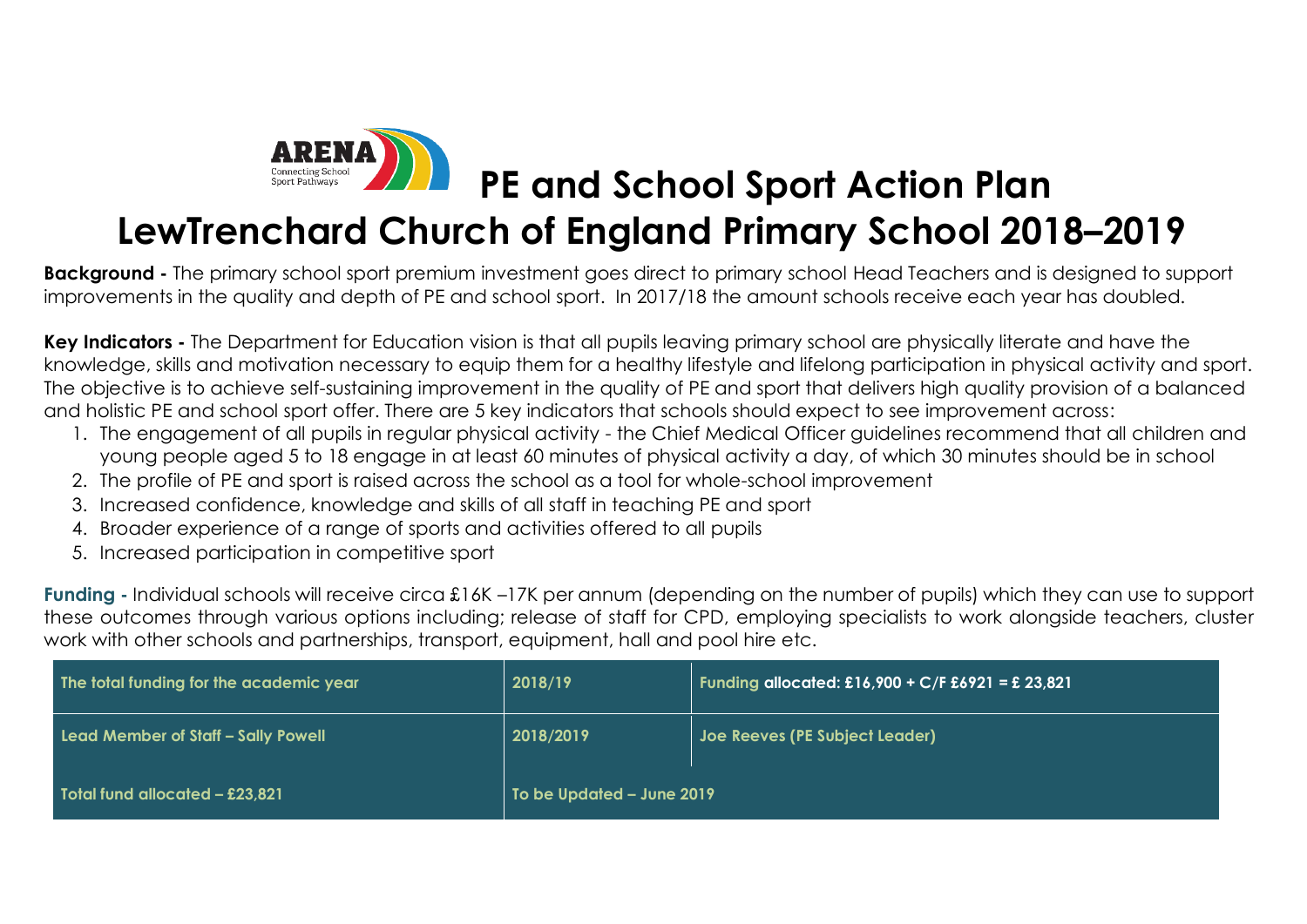| • Key achievements to date:                                                                                                                                                                                                                                                                                                                                                                                                                                                                                                                                                                                                                                                          | Areas for further improvement and baseline evidence of need:                                                                                                                                                                                                                                                                                                                                                                                                                                                                                                                                                                                                                                                                                                                                                                                                                                                                                                                                                                                                                                             |
|--------------------------------------------------------------------------------------------------------------------------------------------------------------------------------------------------------------------------------------------------------------------------------------------------------------------------------------------------------------------------------------------------------------------------------------------------------------------------------------------------------------------------------------------------------------------------------------------------------------------------------------------------------------------------------------|----------------------------------------------------------------------------------------------------------------------------------------------------------------------------------------------------------------------------------------------------------------------------------------------------------------------------------------------------------------------------------------------------------------------------------------------------------------------------------------------------------------------------------------------------------------------------------------------------------------------------------------------------------------------------------------------------------------------------------------------------------------------------------------------------------------------------------------------------------------------------------------------------------------------------------------------------------------------------------------------------------------------------------------------------------------------------------------------------------|
| Maintaining high levels of engagement in curriculum<br>PE with the support of specialist coaches and<br>providers.<br>Ensuring that after school provision is high quality and<br>engaging for all children<br>Provide a wide range of activities for all children<br>including foundation stage.<br>Provided a wider range of playground equipment to<br>support in the development of active playtimes.<br>• Young sports leaders role developed with training<br>and support to deliver activities for younger children.<br>• Subject leader attending PE lead meetings and<br>events.<br>• Children attended multi skills festivals which gave<br>them a competitive experience. | To ensure there is continuity and progression in the delivery of curriculum<br>$\bullet$<br>PE and there is an engaging, broad and balanced curriculum in place.<br>To introduce a variety of programs to increase the number of children<br>active for 30 active minutes. Eg: active maths and literacy/active<br>classrooms and ensure a range of programs are on offer.<br>To improve the playground area to ensure it is engaging and children<br>have equipment to use which increases their physical activity.<br>To upskill key members of staff within the school to increase knowledge<br>and understanding in the delivery of PE school sport and physical activity<br>- with a focus on dance<br>To upskill pupil leaders within the school to promote health and well-<br>being and leadership.<br>To deliver outdoor learning programs to engage reluctant<br>writers/mathematicians through learning in the outdoors. - wild tribe<br>outdoor learning.<br>To introduce the absolute education monitoring tool to measure rates of<br>participation in after school clubs and competition. |

Key Indicator 1 : The engagement of all pupils in regular physical activity – Chief Medical Officer guidelines recommend that primary **school children undertake at least 30 minutes of physical activity a day in school**

| <b>Intended Actions with impact on children</b>                                                                                                                                                                                                                                  | <b>Funding</b><br>allocated | <b>Evidence and impact</b>                                                                              | <b>Sustainability and next steps</b>                                                                                    |
|----------------------------------------------------------------------------------------------------------------------------------------------------------------------------------------------------------------------------------------------------------------------------------|-----------------------------|---------------------------------------------------------------------------------------------------------|-------------------------------------------------------------------------------------------------------------------------|
| To purchase further playground equipment (Huff<br>and Puff Equipment) to offer a broader range to all<br>pupils at break-times and lunchtimes - including<br>young sport leader training for upper key stage two<br>children - increase activity at playtimes and<br>lunchtimes. | £500                        | This will result in an increase<br>in pupils taking part in<br>regular playtime physical<br>activities. | Audit and purchase equipment.<br>Continue to train playground<br>leaders to ensure delivery can<br>continue.            |
| Purchase of equipment for outside PE to support<br>the delivery of the PE curriculum to ensure children<br>have access to a high quality experience in PE.                                                                                                                       | £2824.85                    | Equipment audit to be<br>completed and new<br>equipment purchased and                                   | Ensure there is a 3-year -plan in<br>place to continually update,<br>maintain and improve PE resources<br>and equipment |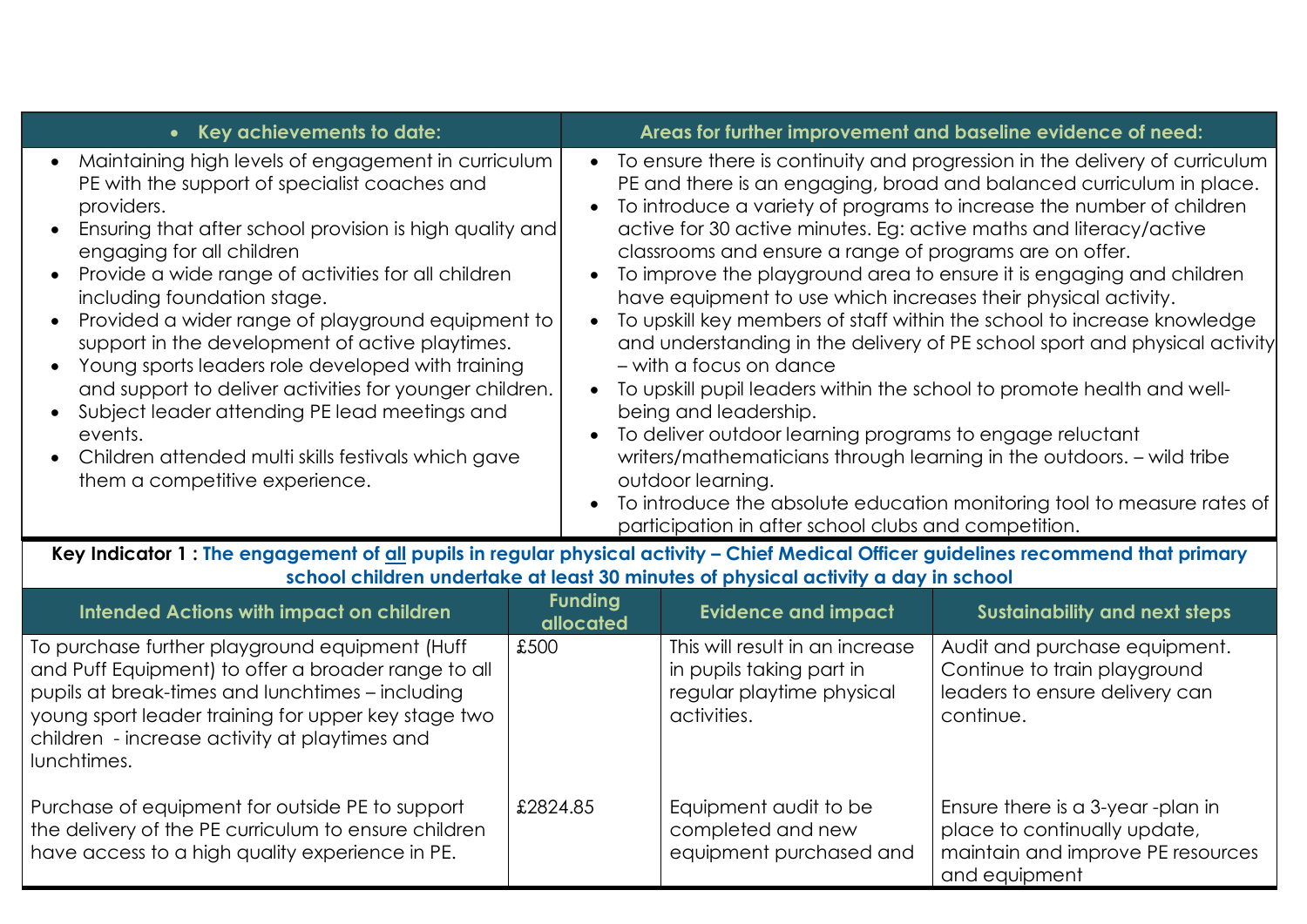|                                                                                                                                                                                          |                                                        | used to support delivery of<br>physical activity.                                                    |                                                                                                                                                                            |
|------------------------------------------------------------------------------------------------------------------------------------------------------------------------------------------|--------------------------------------------------------|------------------------------------------------------------------------------------------------------|----------------------------------------------------------------------------------------------------------------------------------------------------------------------------|
| To deliver a whole school health and well -being<br>day to support the development of active and<br>healthy diets and lifestyle awareness and choices<br>for all children. (summer term) | £260                                                   | Successful day<br>implemented with<br>knowledge of health and<br>well-being gained by all<br>pupils  | Encourage the children to develop<br>their own healthy choices in terms<br>of diet and physical activity.<br>Investigate a health and well-being<br>week for the children. |
| Introduce active learning activities (including Super<br>Movers) as a daily physical activity to form part of<br>the menu for 30 active minutes for children.                            | Free resources<br>available<br>through BBC<br>Sport.   | All classes have<br>implemented daily warm<br>ups as part of core lessons.                           | Review active maths and literacy<br>programme and extend to<br>foundation subjects.                                                                                        |
| Develop a 30 minute timetable to include all<br>activities which are delivered by playground<br>leaders.                                                                                 | <b>Funds</b><br>allocated to<br>purchase<br>equipment. | May 2018 Young Leaders<br>training booked with<br>Plymouth Argyle (no cost to<br>school)             | Continue to deliver an active<br>timetable across the school.                                                                                                              |
| To purchase a large outside speaker to enable<br>physical music and dance to be delivered in the<br>playground.                                                                          | £375.15                                                | Speaker to be purchased                                                                              | Investigate updating and reviewing<br>the current healthy schools<br>accreditation.                                                                                        |
| Sugar smart leaders and sugar smart minis<br>introduced to encourage the children to be sugar<br>smart and physically active through the delivery of<br>a one day course at kS1 and KS2  | £240<br>£240                                           | Days to be planned for<br>June/July 2018 - funds to<br>include additional<br>coaching/teaching time. | Ensure visible guidance in school for<br>pupils and families. Investigate<br>completion of renewal of well-<br>being award.                                                |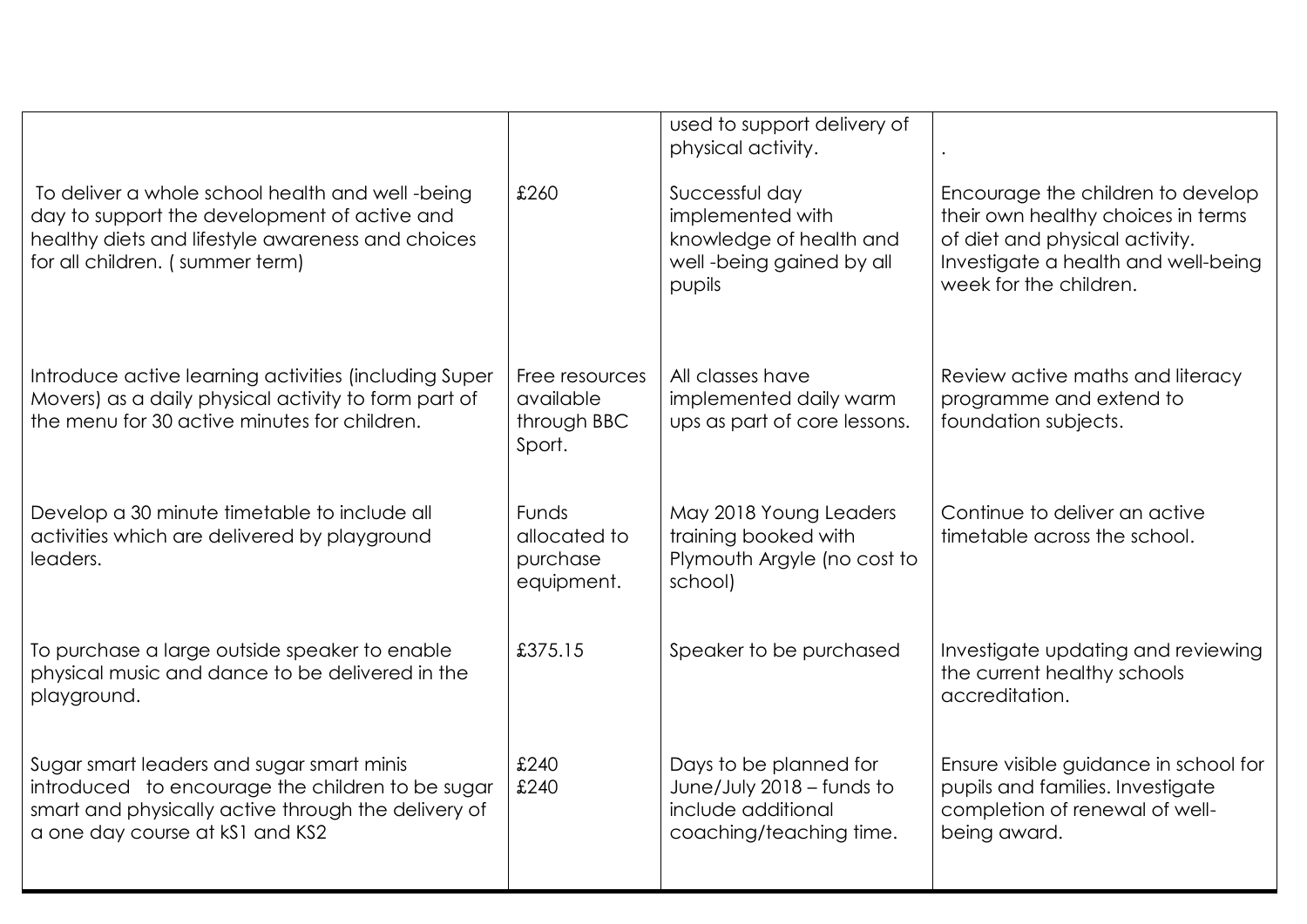| Key Indicator 2: The profile of PE and sport being raised across the school as a tool for whole school improvement                                                                     |                                               |                                                                                                                   |                                                                                                                                                                                                                                                |
|----------------------------------------------------------------------------------------------------------------------------------------------------------------------------------------|-----------------------------------------------|-------------------------------------------------------------------------------------------------------------------|------------------------------------------------------------------------------------------------------------------------------------------------------------------------------------------------------------------------------------------------|
| <b>Intended Actions with impact on children</b>                                                                                                                                        | <b>Funding</b><br>allocated                   | <b>Evidence and impact</b>                                                                                        | <b>Sustainability and next steps</b>                                                                                                                                                                                                           |
| Continue to develop playground leaders with the<br>support of teaching staff in order to encourage<br>more children to be physically active at break and<br>lunchtimes.                | Free training<br>from Plymouth<br>Argyle      | 15 Playground leaders<br>delivering activities on a<br>daily basis raising the profile<br>of physical activity.   | Continue to provide sports<br>leadership opportunities for<br>children. Widen young leader<br>training to year 5 and 6.                                                                                                                        |
| To continue to develop sports leadership as part of<br>the school council to raise the profile of PE and<br>school sport and increase pupil voice and<br>engagement in PE delivery.    | <b>School Council</b><br>already in<br>place. | 10 pupils a member of the<br>Sports council.                                                                      | Continue to develop and extend<br>opportunities for the whole school.<br>Pupils being given the opportunity<br>to make key decisions about PE<br>and School Sport within the school<br>which has raised the profile of PE<br>and school sport. |
| To deliver maths and literacy interventions for<br>reluctant writers to engage children in the writing<br>process through physical activity in the<br>outdoors/wild tribe intervention | £3240 - 36<br>weeks 1<br>session per<br>week. | Whole school improvement<br>link - engaging reluctant<br>writers.                                                 | Continue to up skill staff in the<br>delivery of active classrooms and<br>learning in the outdoors. Utilise<br>current level 3 trained Forest School<br>Practitioner.                                                                          |
| Development of notice boards in school to raise the<br>profile of PE and School Sport for all visitors and<br>pupils - achievement notice boards.                                      | PE lead - time<br>allocated<br>above          | Celebration assemblies<br>delivered once a half term<br>with a focus on<br>achievement in PE and<br>school sport. | Continue to find interesting and<br>innovative ways of celebrating<br>sports achievement.                                                                                                                                                      |
| Celebration assemblies to recognise and reward<br>achievement in PE and school sport.                                                                                                  |                                               | Kit purchase to improve<br>team presentation                                                                      | Photos of PE kit in<br>newspaper/newsletters – use to<br>raise profile of sport.                                                                                                                                                               |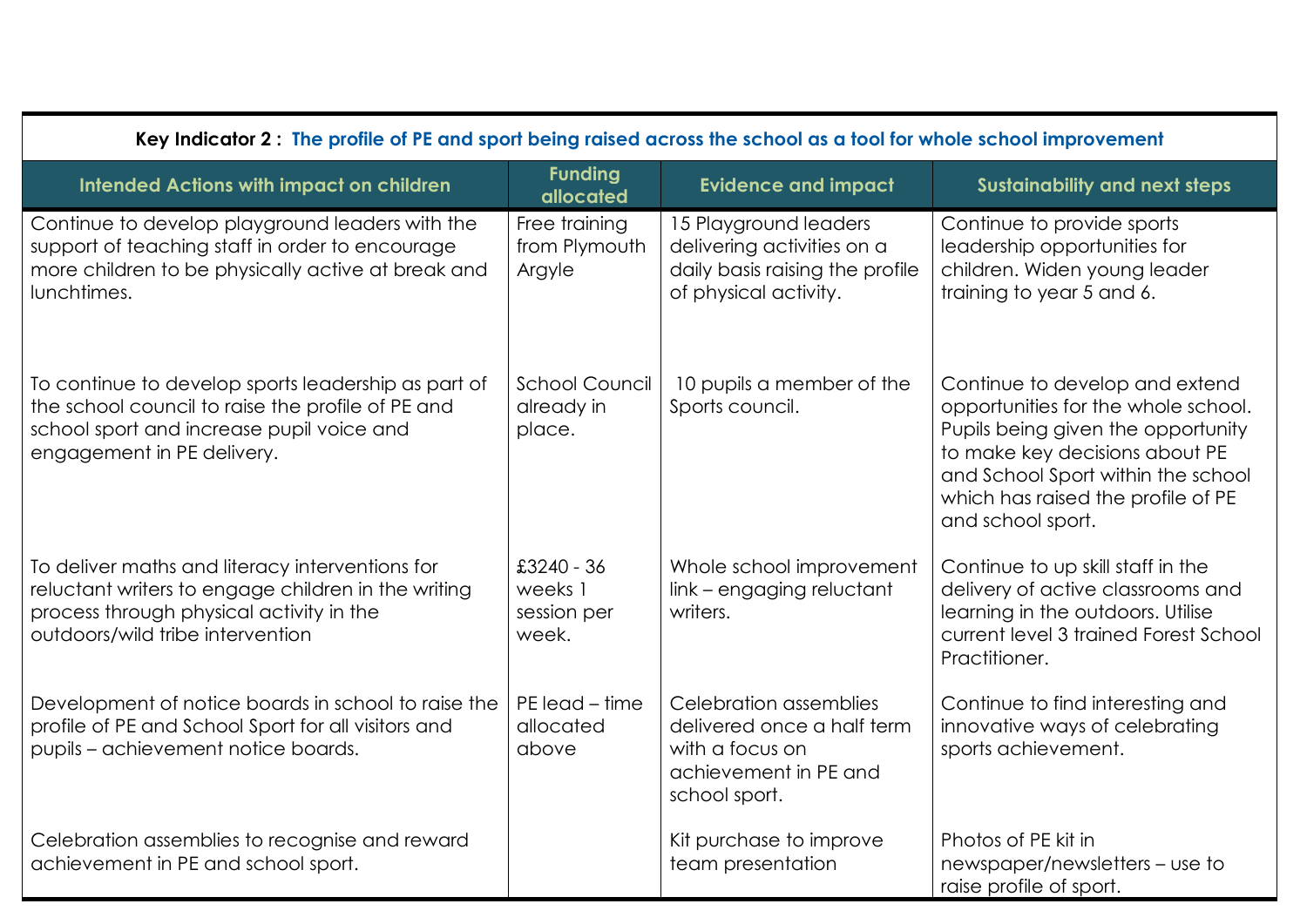| To introduce wild tribe rangers to raise the profile of<br>leadership across the school and to engage those<br>children demonstrating good leadership skills. | £240 | Leaders trained and<br>delivering a wide range of<br>outdoor activities                                               | Continue to work alongside Arena<br>practitioners to target groups of<br>children who would benefit from<br>intervention. |
|---------------------------------------------------------------------------------------------------------------------------------------------------------------|------|-----------------------------------------------------------------------------------------------------------------------|---------------------------------------------------------------------------------------------------------------------------|
| To introduce the wild tribe explorers programme for<br>6 – 8 children who have low confidence and low<br>self esteem                                          | £585 | Teachers to identify children<br>who would benefit from<br>intervention and work with<br>Arena staff to build targets | Starting Spring 2019.                                                                                                     |

## **Key Indicator 3 : Increased confidence, knowledge and skills of all staff in teaching PE and sport**

| Intended Actions with impact on children                                                                                                                                                                | <b>Funding</b><br>allocated                           | <b>Evidence and impact</b>                                                                                                                   | <b>Sustainability and next steps</b>                                                                                                                   |
|---------------------------------------------------------------------------------------------------------------------------------------------------------------------------------------------------------|-------------------------------------------------------|----------------------------------------------------------------------------------------------------------------------------------------------|--------------------------------------------------------------------------------------------------------------------------------------------------------|
| CPD training for staff to include gym, dance,<br>swimming, to include wild tribe conference and<br>other courses – widen staff knowledge and<br>increase variety of PE available to pupils.             | $£450 - area$<br>membership<br>Supply cover -<br>£195 | Inclusive PE curriculum<br>which up skills teachers and<br>pupils. Currently staff<br>upskilled in Gymnastics,<br>multi-skills and football. | Build into future inset training whole<br>school training in PE and school<br>sport.                                                                   |
| PE Subject lead development and training -<br>including staff cover/release from school -<br>encourage leadership in PE in school and ensure<br>diversity and purposeful PE planning and<br>evaluation. | $6 \times 2.5 = \pounds 150$<br>supply cover          | PE lead to target pupil<br>groups. More children<br>encouraged to attend after<br>school clubs                                               | PE lead to deliver inset training to<br>whole school on key elements.<br>Continue to support the<br>development of PE subject<br>leadership in school. |
|                                                                                                                                                                                                         | Gymnastics 12                                         |                                                                                                                                              |                                                                                                                                                        |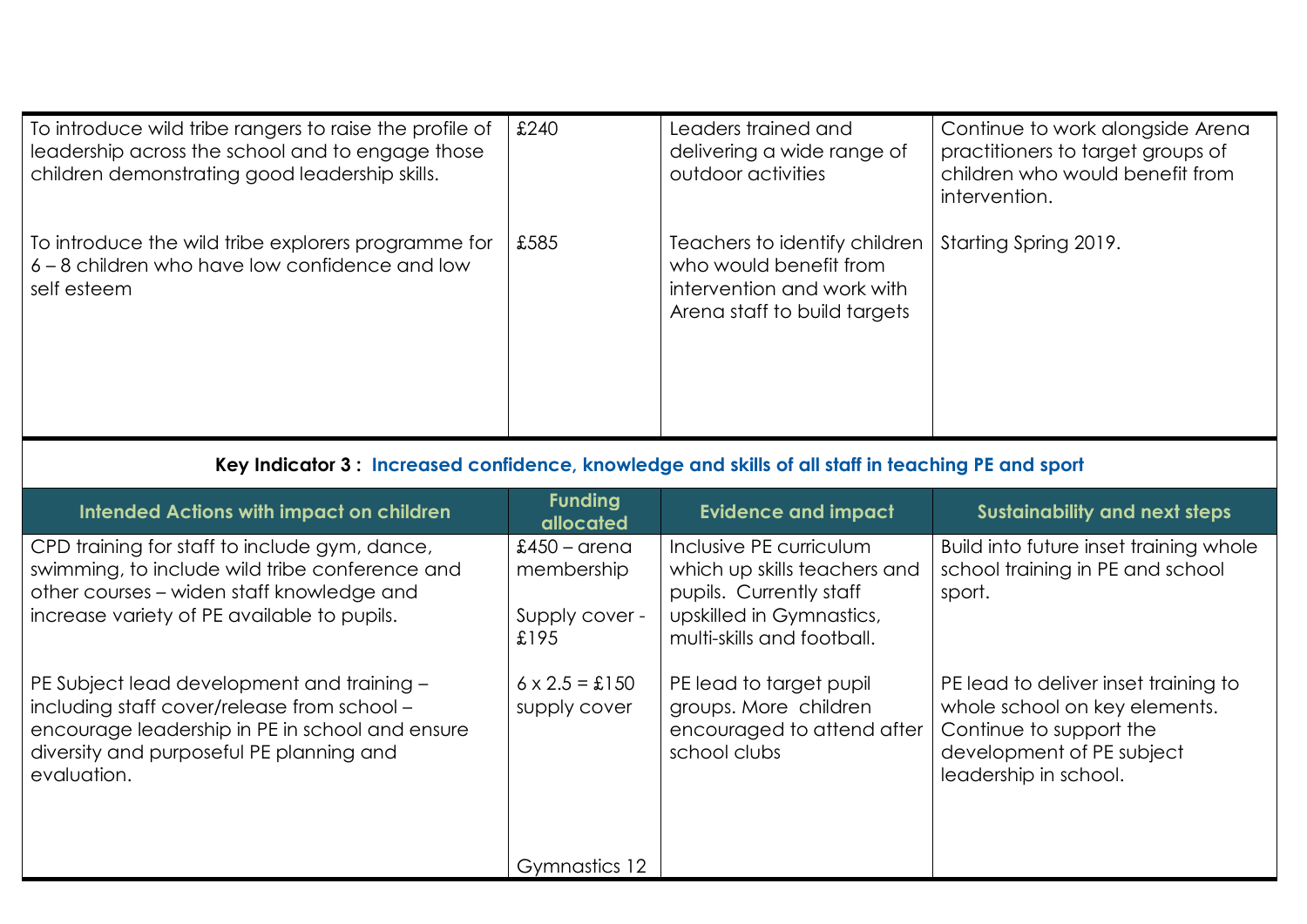| Purchase specialist PE coaching with focus on<br>upskilling staff over time – to provide Gymnastics<br>and Athletics/multi skills Coaches (Including<br>Gymnastic After School Club) – widen PE provision<br>and upskill staff. | weeks $-3.5$<br>hours per<br>week - £1690<br>Athletics - £780 | Fluency, consistency and<br>broad curriculum coverage<br>achieved through the<br>delivery of a<br>comprehensive high quality<br>PE curriculum. | Continue to provide existing staff<br>with the opportunity to be upskilled<br>in PE and school sport.                              |
|---------------------------------------------------------------------------------------------------------------------------------------------------------------------------------------------------------------------------------|---------------------------------------------------------------|------------------------------------------------------------------------------------------------------------------------------------------------|------------------------------------------------------------------------------------------------------------------------------------|
| OCRA service level agreement to provide staff<br>training, subject leader meetings and networking<br>and learning community PE events to ensure PE<br>provision is broad, engaging and carefully planned<br>and evaluated.      | £1660                                                         | Developing opportunities<br>for PE knowledge to be<br>shared across the school.                                                                | Develop how teachers and<br>coaches make both children and<br>parents more aware of PE progress<br>and next steps for development. |
| Subject leader in PE to introduce SOW and monitor<br>the teaching of PE and develop a curriculum map<br>linked to events/competitions – including<br>developing increased opportunities with other MAT<br>schools               | £200 supply<br>cover to<br>release PE<br>lead.                | SOW to be agreed and<br>shared with all staff and<br>parents via the website                                                                   | Develop whole MAT<br>systems/networking events in the<br>future.                                                                   |

## **Key Indicator 4 : Broader experience of a range of sports and activities offered to all pupils**

| <b>Intended Actions with impact on children</b>                                                                                                                                                               | <b>Funding</b><br>allocated | <b>Evidence and impact</b>                                                                                                      | <b>Sustainability and next steps</b>                                                        |
|---------------------------------------------------------------------------------------------------------------------------------------------------------------------------------------------------------------|-----------------------------|---------------------------------------------------------------------------------------------------------------------------------|---------------------------------------------------------------------------------------------|
| Purchase specialist PE coaching with focus on<br>upskilling staff over time to provide Gymnastics and<br>Athletics Coaches (Including Gymnastic After<br>School Club) – widen PE provision and upskill staff. | As Above                    | Successful sessions<br>delivered including after<br>school clubs which are<br>accessed by over 50% of<br>the school population. | Wider range of opportunities will<br>continue to be offered to engage<br>disengaged pupils. |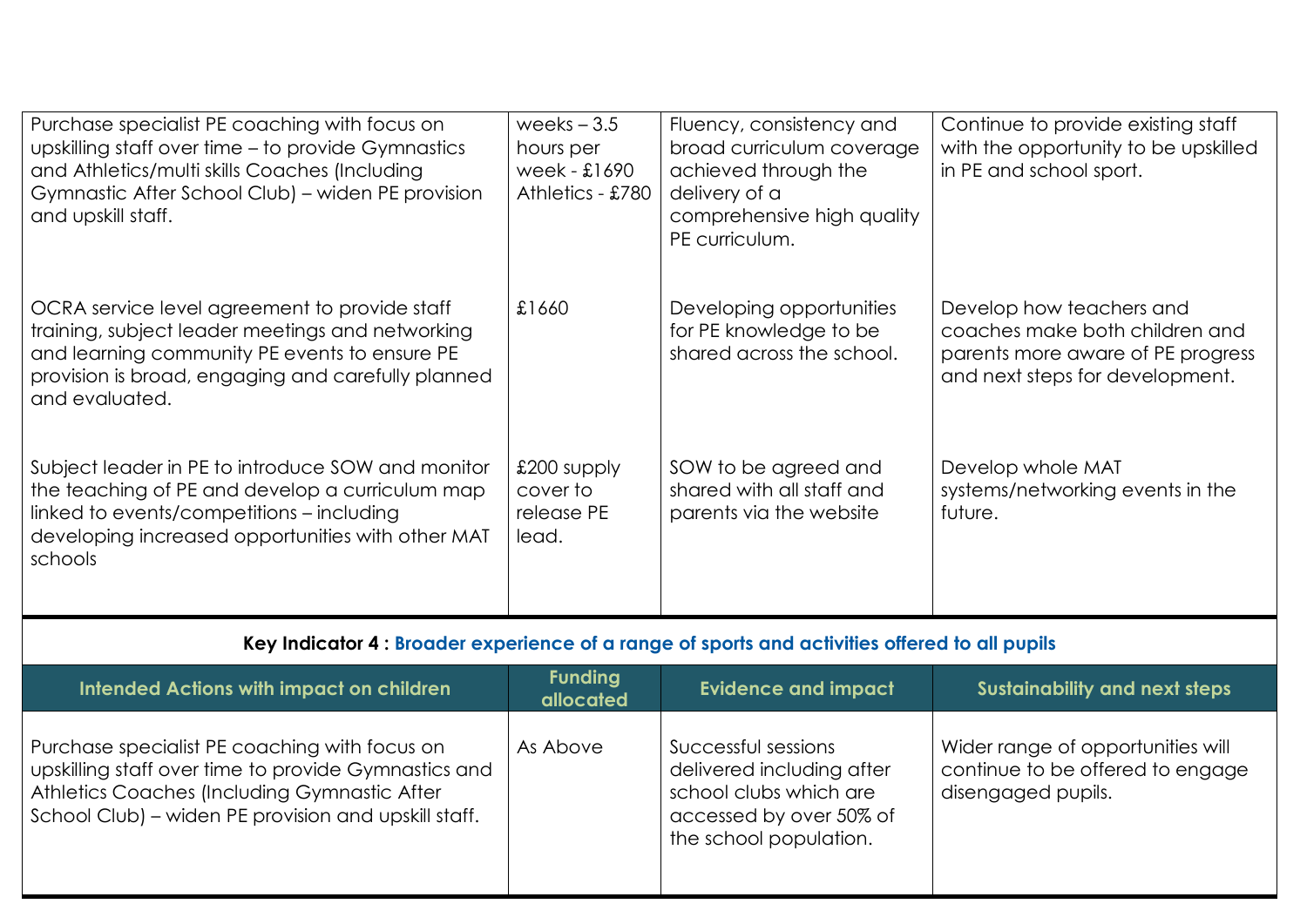| Plymouth Argyle Coaching to widen from football<br>to rolling programme of football, invasion games<br>and cricket – wider coaching to engage wider<br>range of children. | £2160   | Wider coaching has<br>increased engagement in<br>PE lessons as observed by<br>teachers and supported by<br>positive feedback from<br>pupils. | Needs of target groups continue to<br>be addressed.                                                                                                                                                                 |
|---------------------------------------------------------------------------------------------------------------------------------------------------------------------------|---------|----------------------------------------------------------------------------------------------------------------------------------------------|---------------------------------------------------------------------------------------------------------------------------------------------------------------------------------------------------------------------|
| Cross-country, netball and multi-skills clubs set up to<br>engage children who do not engage in team<br>sports                                                            | No cost | Cross Country club is<br>popular and well-attended.<br>Cross country across the<br>school is competitive and<br>successful.                  | Continue to offer a range of<br>different sports to engage the least<br>active children. Multi-skills club run<br>for 1 term – popular and to be<br>repeated – helping to engage<br>younger children in particular. |
| Dance and yoga coaching to provide PE provision<br>which is wider and upskills children and staff.                                                                        | £780    | Delivery was successful with<br>90% take up from pupils<br>and parent sessions<br>implemented also.                                          | Extend to after school club and<br>continue to offer reception aged<br>children a wide range of PE<br>experiences.                                                                                                  |

| Key Indicator 5 : Increased participation in competitive sport |                               |                                                                                                      |                                                                                       |  |
|----------------------------------------------------------------|-------------------------------|------------------------------------------------------------------------------------------------------|---------------------------------------------------------------------------------------|--|
| Intended Actions with impact on children                       | Sustainability and next steps |                                                                                                      |                                                                                       |  |
| To compete in the Okehampton Learning<br>Community events.     | £500 (cover<br>costs)         | Working in partnership to<br>increase participation and<br>success in competition.                   | Year on year increase of the<br>number of children taking part in<br>competition.     |  |
| Transport to events and competitions                           | £550                          | Increase in the numbers of<br>pupils participating in<br>competitive opportunities<br>within school. | Audit and improve recording if<br>children participating in<br>competition in school. |  |